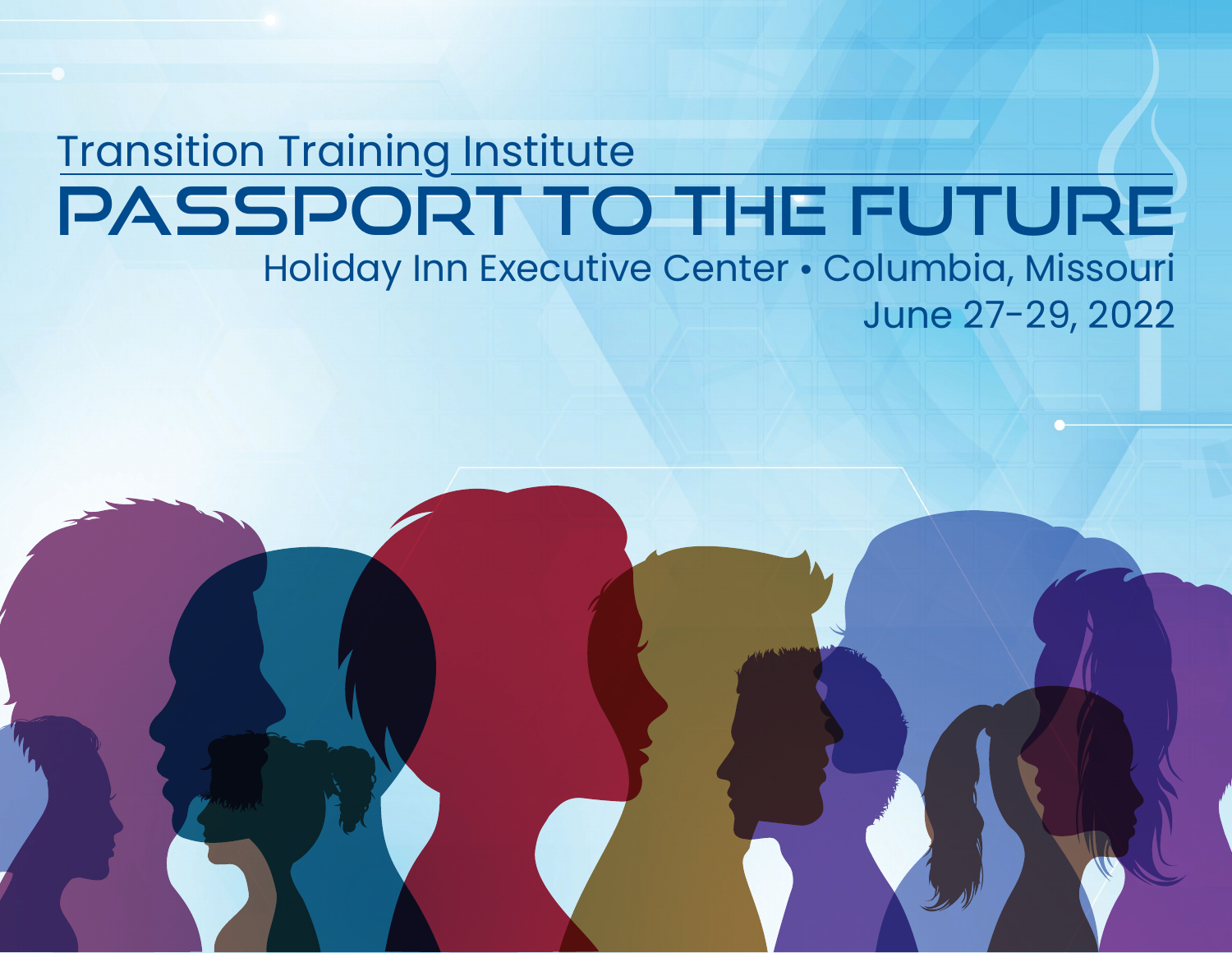# REGISTRATION INFORMATION

## FFFS AND ONLINE REGISTRATION INFORMATION

If your online registration is received on or before June 10, you will receive the early registration rate of \$150. If your online registration is received after June 10, your registration fee will be \$200.

Please register early. **Registration will close when the conference registration reaches maximum capacity.** No on-site registrations will be accepted. To register, please complete the online registration process located at **[na.eventscloud.com/2022tti](https://na.eventscloud.com/2022tti)**.

Make the vendor name on purchase orders and checks payable to Custom Meeting Planners. The purchase order must be faxed to **573- 447-0102** or emailed to **[tammy@custommeetingplanners.com](mailto:tammy%40custommeetingplanners.com?subject=)** within five business days of receipt of the online registration confirmation.

A confirmation email for your registration and session assignments will be sent to you immediately after completion of the online registration. If you do not receive a confirmation email, please contact Tammy Bagley at **573-881-4849** or **[tammy@custommeetingplanners.com](mailto:tammy%40custommeetingplanners.com?subject=)**.

## REFUND POLICY

Registration fees, minus a \$25 administrative fee, may be refunded if a request is emailed to Custom Meeting Planners at **[tammy@](mailto:tammy%40custommeetingplanners.com?subject=) [custommeetingplanners.com](mailto:tammy%40custommeetingplanners.com?subject=)** no later than June 10.

No refunds will be authorized after this date, but substitutions will be permitted. No cancellations will be accepted after this date, and any subsequent registrations are not eligible for refund. **Full payment of fees will be expected from registrants who are unable to attend the conference but fail to notify Custom Meeting Planners in writing on or by June 10.**

## **LODGING**

Lodging is open, and conference participants are responsible for making their own reservations.

A block of rooms has been reserved for the Transition Training Institute at the discounted rate of \$102.05 per night. A tax-exemption letter must be provided to the hotel in order to receive this rate. This rate is available until June 13 based on availability. **Please reserve your room early as the hotel will sell out quickly.**

#### **Conference Hotel:**

Holiday Inn Executive Center in Columbia 2200 I-70 Drive S.W. Columbia, MO 65203

**[Click here](https://www.holidayinn.com/redirect?path=hd&brandCode=HI&localeCode=en®ionCode=1&hotelCode=coucc&_PMID=99801505&GPC=ESE&cn=no&viewfullsite=true)** to reserve a room. The nightly group rate is available after you enter your check-in and check-out dates.

The 2022 conference kicks off at 1:00 p.m. on June 27 and closes at 12:15 p.m. on June 29.



*The Department of Elementary and Secondary Education does not discriminate on the basis of race, color, religion, gender, gender identity, sexual orientation, national origin, age, veteran status, mental or physical disability, or any other basis prohibited by statute in its programs and activities. Inquiries related to department programs and to the location of services, activities, and facilities that are accessible by persons with disabilities may be directed to the Jefferson State Office Building, Director of Civil Rights Compliance and MOA Coordinator (Title VI/Title VII/Title IX/504/ADA/ADAAA/Age Act/ GINA/USDA Title VI), 5th Floor, 205 Jefferson Street, P.O. Box 480, Jefferson City, MO 65102-0480; telephone number 573-526-4757 or TTY 800-735-2966; email civilrights@dese.mo.gov.*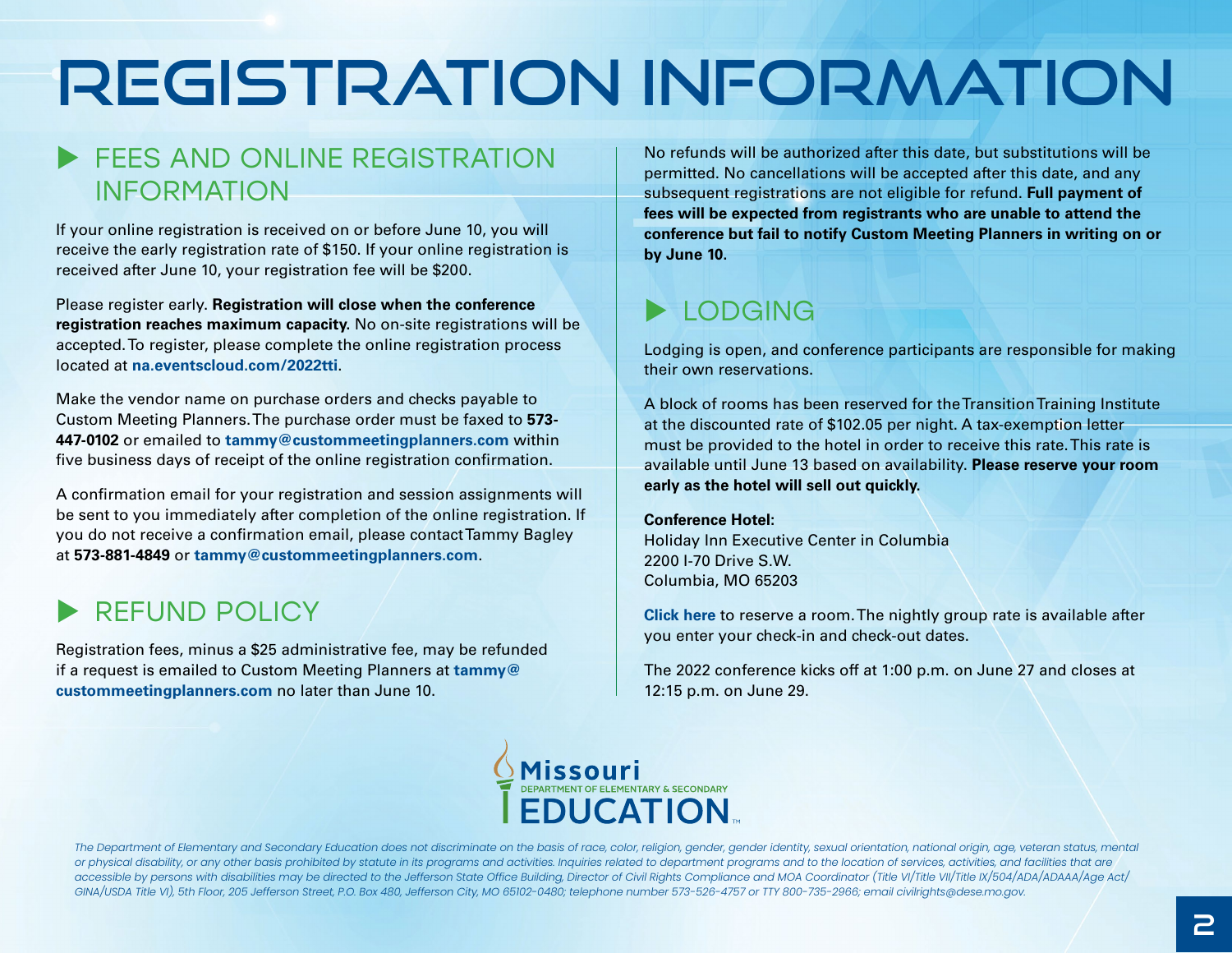# Conference Agenda

## MONDAY, JUNE 27

| $1:00 - 3:00$ p.m. | <b>Transition and Compliance Plans 1</b> |
|--------------------|------------------------------------------|
| $3:00 - 3:15$ p.m. | <b>Break</b>                             |
| $3:15 - 5:15$ p.m. | <b>Transition and Compliance Plans 2</b> |

## TUESDAY, JUNE 28

| $8:00 - 8:15$ a.m.  | Welcome                                                   |
|---------------------|-----------------------------------------------------------|
| $8:15 - 9:15$ a.m.  | <b>Keynote Speaker</b><br>Darrion Cockrell, 2021 Missouri |
|                     | Teacher of the Year                                       |
| $9:15 - 9:30$ a.m.  | <b>Break</b>                                              |
| $9:30 - 10:45$ a.m. | <b>Breakout Session 1</b>                                 |
| 10:45 - 11:00 a.m.  | <b>Break</b>                                              |

## 11:00 a.m. - 12:15 p.m. **Breakout Session 2** 12:15 - 1:15 p.m. **Lunch** 1:30 - 2:45 p.m. **Breakout Session 3** 2:45 - 3:00 p.m. **Break** 3:00 - 4:15 p.m. **Breakout Session 4**

## WEDNESDAY, JUNE 29

| $8:00 - 9:15$ a.m.                      | <b>Breakout Session 5</b> |
|-----------------------------------------|---------------------------|
| $9:15 - 9:30$ a.m.                      | <b>Break</b>              |
| $9:30 - 10:45$ a.m.                     | <b>Breakout Session 6</b> |
| 10:45 - 11:00 a.m.                      | <b>Break</b>              |
| 11:00 a.m. - 12:15 p.m. Closing Session |                           |

## Keynote Speaker



**DARRION COCKRELL** is Missouri's 2021 Teacher of the Year, a 2021 Horace Mann Friend of Education award winner, and the recipient of a 2020 National Box Tops for Education Twilight Award from Chance the Rapper. Cockrell also created the Crest-Fit fitness program that has reached thousands of people. "Mr. DC" teaches physical education at Crestwood Elementary School and is a role model for his students who focuses on creating relationships that support the importance of staying active and healthy.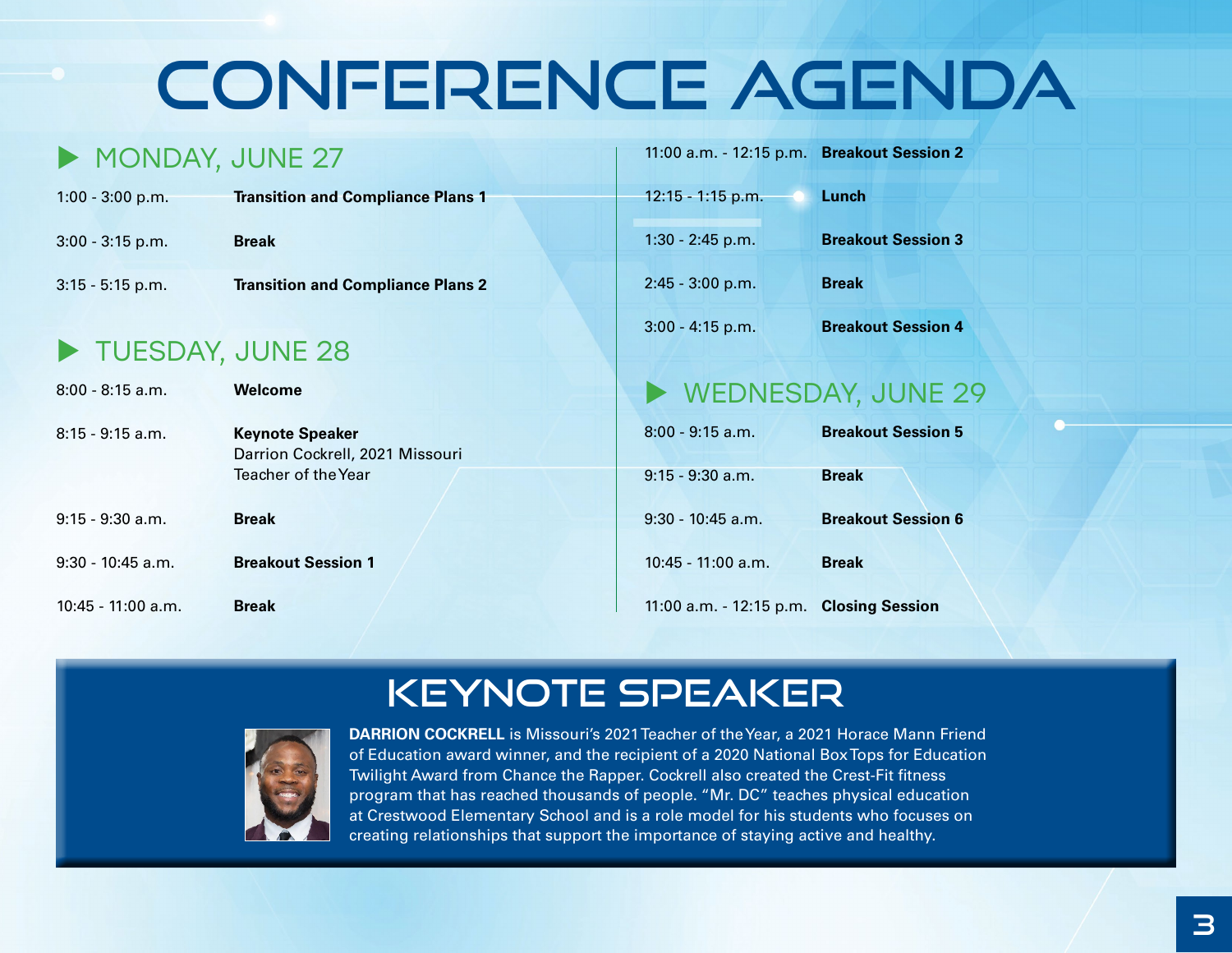# Conference Sessions

## **TRANSITION AND COMPI IANCE 1-2** MONDAY, JUNE 27  $1:00 - 5:15$  P.M.

#### **Destination Compliance**

Pack some transition IEPs, and journey with RPDC Consultants and DESE Compliance staff to the island of exciting transition plans. Discover how a well-written transition plan with a coordinated set of activities can assist students in reaching postsecondary goals. This session's discussion and activities will demonstrate how to use transition assessments to determine students' strengths, preferences, and interests along with how to incorporate these aspects into students' present level of performance. Our sightseeing escapade will explore ways to document and develop appropriate, measurable goals and transition services related to employment, education and training, and independent-living skills. **LEAD PRESENTERS:** RPDC Consultants and DESE Compliance Staff

## **BREAKOUT SESSION 1** TUESDAY, JUNE 28  $9.30 - 10.45$  A.M.

#### **1A: St. Louis Job Corps Information Session**

In this session, participants will learn about the Job Corps program from a representative of the St. Louis center. Come learn about the enrollment process, who is eligible, what trades are offered, and the overall benefits of the program.

**LEAD PRESENTER:** Brian Mosby, OA/CTS Director, St. Louis Job Corps

#### **1B: Teaching Students With Vision Loss Expanded Core Curriculum and Transition**

This session will examine the nine areas of the Expanded Core Curriculum. Participants will discover available online resources that can help determine skill levels in some of these areas.

**LEAD PRESENTER:** DJ Butcher, Blindness Skills Specialist, Agency for Teaching, Leading and Learning/Springfield

#### **1C: Social-Emotional Learning Academy**

Learn about self-paced professional development on social-emotional learning available through DESE's Virtual Learning Platform. Participants in this session will receive a brief overview of developing social-emotional learning from a recognized trainer in self-efficacy, self-regulation, and assertiveness from the Social-Emotional Learning for All project. Discover how to incorporate these lessons into your existing curriculum.

**LEAD PRESENTER:** Mary Beth Scherer, Special Education Improvement Consultant, Central RPDC

#### **1D: Self-Determination in Action** *(Repeated from 2D)*

The Self-Determination in Action Project is an innovative program that has engaged individuals with disabilities in curriculum development, teaching courses, and evaluating how courses have impacted the lives of people with disabilities who participate in the program. All courses are taught by two self-advocates in the role of self-determination instructors. This has provided opportunities for sharing life experiences and for modeling self-advocacy skills to all participants. **LEAD PRESENTER:** Mollie Mattingly, Vice President Quality and

Organizational Learning, Easterseals Midwest

#### **1E: Immersive College Experiences – THRIVE, SUCCEED, and Bear POWER**

Come learn about postsecondary programs in Missouri that help students with disabilities transition to independent living and find employment that fits their individual goals and abilities.

**LEAD PRESENTER:** Michael Brunkhorst, THRIVE Director, University of Central Missouri

#### **1F: How to Help Students Win the Digital World**

The students of today are dealing with a much different world from the students of five, 10, and 20 years ago. The pressure to put their best foot forward at school and on social media is a heavy responsibility. Digital wellness is needed more than ever. Participants in this session will learn how to educate and empower their students to embrace social media and to become digital role models.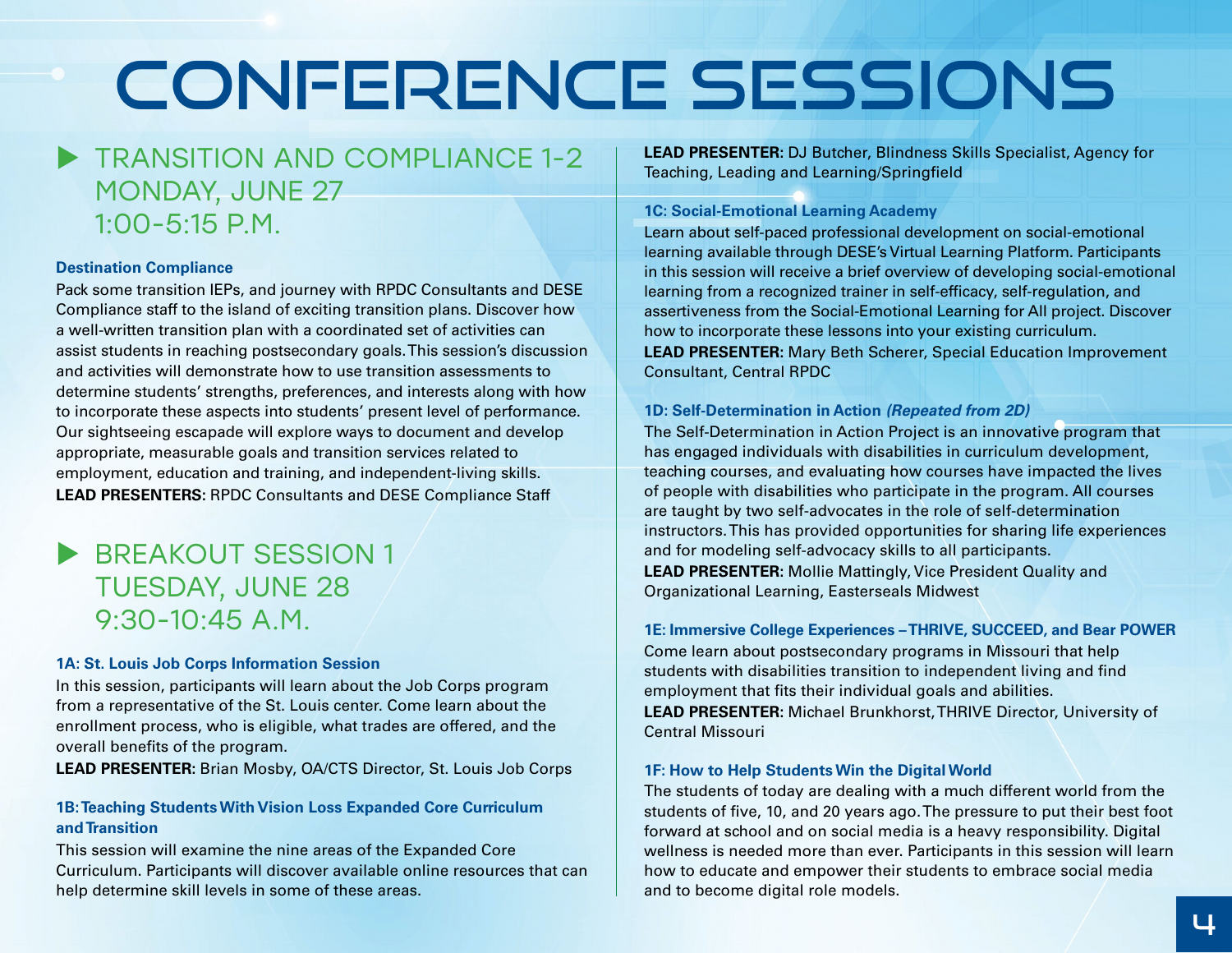**LEAD PRESENTER:** Kim Karr, Executive Director and Co-Founder, #ICANHELP

#### **1G: A Student's Perspective on Using Structured Discovery to Teach**

A Native American saying expresses "Tell me and I will forget. Show me, and I may not remember. Involve me, and I will learn." This is the guiding principle of Structured Discovery, which teaches by guided exploration and structured questions and allows students to learn for themselves the task presented. Structured Discovery can be utilized not only with orientation and mobility for students with visual impairments but also for technology instruction, ADL, and general education. When this technique is applied, students not only become more proficient quicker and with greater retention, but they also develop problemsolving skills, confidence, and self-advocacy.

**LEAD PRESENTER:** Svetlana Ehlers, High School Student

#### **1H: Centers for Independent Living Services and Programs**

In this session, participants will learn about how to prepare for independent living after high school and how to access support services for individuals with disabilities from a presenter who has benefited personally from these services.

**LEAD PRESENTER:** Lauren Lynch, Case Manager/CDS Specialist, MERIL

#### **1I: Re-Made for a Purpose** *(Repeated from 2I)*

Re-Made for a Purpose trains and employs adults with disabilities in meaningful endeavors through a resale boutique and an upcycledcreations shop. Adults with disabilities are able to utilize their unique gifts in purposeful, respectful, and gainful employment. Come learn about this amazing organization!

**LEAD PRESENTER:** Barb Reid, Co-Founder, Re-Made for a Purpose

## BREAKOUT SESSION 2 TUESDAY, JUNE 28 11:00 A.M.-12:15 P.M.

#### **2A: Movement and Wellness With Mr. DC**

In this session, we will stretch, move, and discuss the importance of being attuned with ourselves mentally, physically, socially, and emotionally. We also will talk about the power of connections and about better understanding the students we serve.

**LEAD PRESENTER:** Darrion Cockrell, Physical Education Teacher, Crestwood Elementary School, Lindbergh School District

#### **2B: Employment First**

Employment First is a national systems-change framework centered on the premise that all individuals, including those with the most significant disabilities, are capable of full participation in competitive integrated employment and in community life.

**LEAD PRESENTER:** Duane Shumate, Director of Youth Transition/ Employment, Missouri Department of Mental Health

#### **2C: The Graduation Handbook**

The Graduation Handbook for students in Missouri's public and charter schools offers students, parents, and teachers a road map to make sure they are staying on track with plans to graduate high school. This rich resource describes how many (and in what areas of concentration) credits must be earned to receive a diploma, different ways to earn credits, and what school districts must do to support students in attaining their diplomas.

**LEAD PRESENTER:** Cheryl Thompson, Mentor Coordinator, MPACT

#### **2D: Self-Determination in Action** *(Repeated from 1D)*

The Self-Determination in Action Project is an innovative program that has engaged individuals with disabilities in curriculum development, teaching courses, and evaluating how courses have impacted the lives of people with disabilities who participate in the program. All courses are taught by two self-advocates in the role of self-determination instructors. This has provided opportunities for sharing life experiences and for modeling self-advocacy skills to all participants. **LEAD PRESENTER:** Mollie Mattingly, Vice President Quality and

Organizational Learning, Easterseals Midwest

#### **2E: Secondary Career and Technical Educators – Disability Awareness and Modifications**

Come learn about teaching students with disabilities in the context of career and technical education. Discover how placement happens, how to apply accommodations and modifications, and how teachers can share specific classroom examples to benefit other educators and the students they teach.

**LEAD PRESENTER:** Amy Herrman, Educational Consultant, South Central RPDC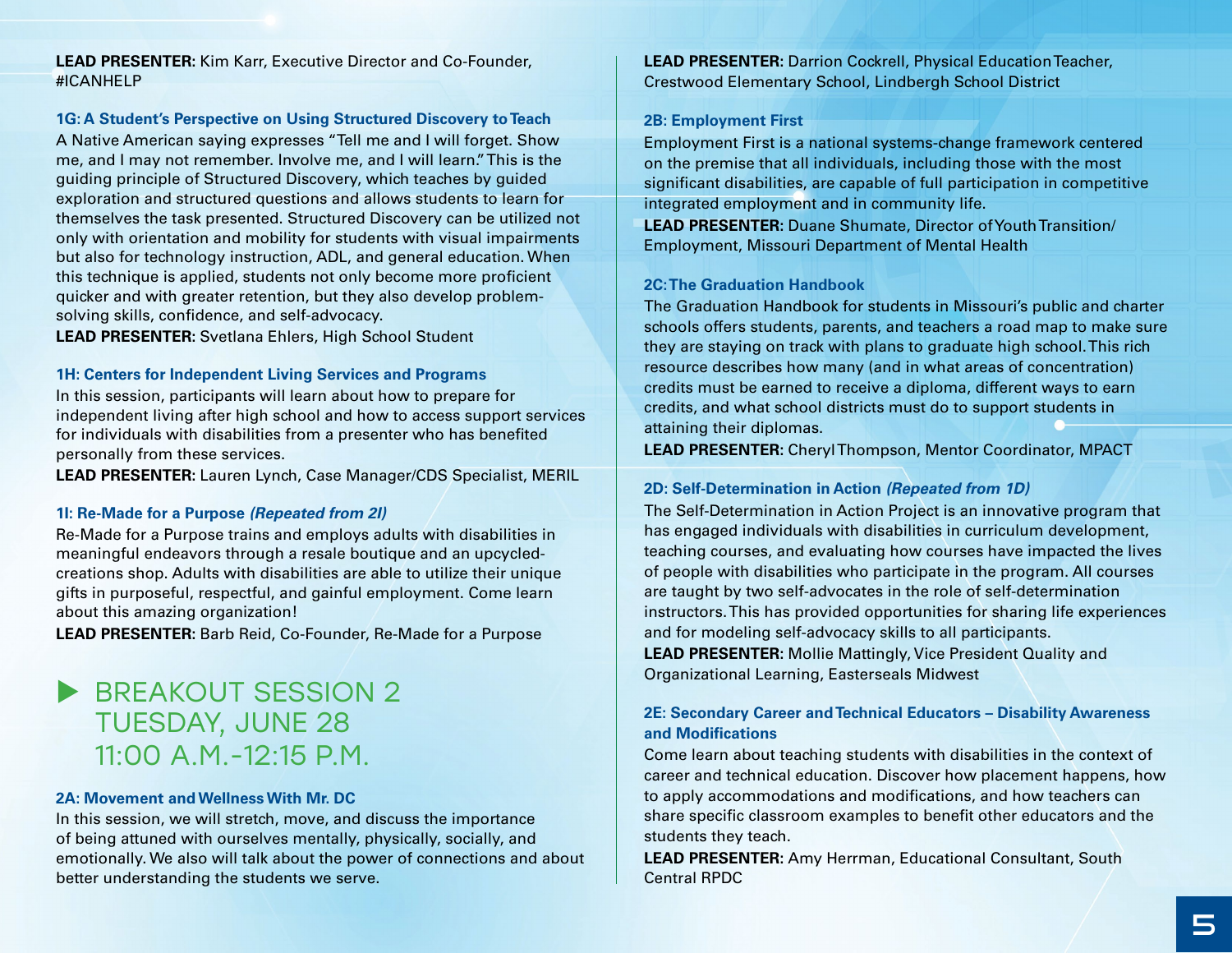#### **2F: Making the Most of Your Resources Virtually**

This hands-on session will focus on gathering resources to build a digital map as an innovative approach to facilitate postschool success. Participants will learn how to connect to the community in order to build their own virtual resources for students, parents, and other residents. Participants also will be guided through a live demonstration and will work through the first few steps of creating their own resource map. **LEAD PRESENTER:** Susan Hekmat, Special Education Improvement Consultant, Southeast RPDC

#### **2G: Amplify Your Vibe – Go From Surviving to Thriving**

How do we achieve true balance? By taking time to focus on ourselves. This session will offer examples of the art and science of actionplanning with purpose, provide tools to increase productivity, teach strategies to get more done in less time, show how to amplify focus while building confidence to take action, and help build the drive to keep going when you feel like quitting. Walk away with the momentum to keep your vibe high and your soul on fire.

**LEAD PRESENTER:** Lisa Toebben, Special Education Teacher, Troy R-III School District

#### **2H: Transition Assessments and Activities**

In this session, participants will learn about formal and informal transition assessments. Receive several free resources, available to all teachers and districts, along with sample reports and write-ups to make your life easier.

**LEAD PRESENTER:** Mary Beth Scherer, Special Education Improvement Consultant, Central RPDC

#### **2I: Re-Made for a Purpose** *(Repeated from 1I)*

Re-Made for a Purpose trains and employs adults with disabilities in meaningful endeavors through a resale boutique and an upcycledcreations shop. Adults with disabilities are able to utilize their unique gifts in purposeful, respectful, and gainful employment. Come learn about this amazing organization!

**LEAD PRESENTER:** Barb Reid, Co-Founder, Re-Made for a Purpose

## BREAKOUT SESSION 3 TUESDAY, JUNE 28 1:30-2:45 P.M.

**3A: Bridging the Gap – Helping Students With Disabilities Prepare for College**

When it comes to accessing accommodations, there are big differences between high school and college. In order to prepare, high school students must be aware of these changes so they can begin developing the skills and knowledge they will need to be successful. In this session, three leaders in postsecondary education disability services will share information on the supports and processes available to college students along with suggestions on how to support students in preparing for this next step in their academic journey.

**LEAD PRESENTER:** Ashley Brickley, Director, University of Missouri Disability Center

#### **3B: Accessible Educational Materials and Transition – What's Your Role?**  *(Repeated from 6B)*

It is important to consider accessible educational materials (AEM) during the transition process. When students with disabilities exit special education, they are no longer entitled to services under IDEA. As a result, they must advocate on their own behalf in postsecondary education and in the workplace. As part of the transition-planning process, we must help students understand their future needs for AEM and supporting technology.

**LEAD PRESENTER:** David Baker, Director, Missouri Assistive Technology

#### **3C: Ticket to Work**

The Ticket to Work program is a free voluntary Social Security initiative that helps individuals who receive disability benefits return to work or start working for the first time.

**LEAD PRESENTER:** Steven Schenck, Ticket to Work Specialist, Paraquad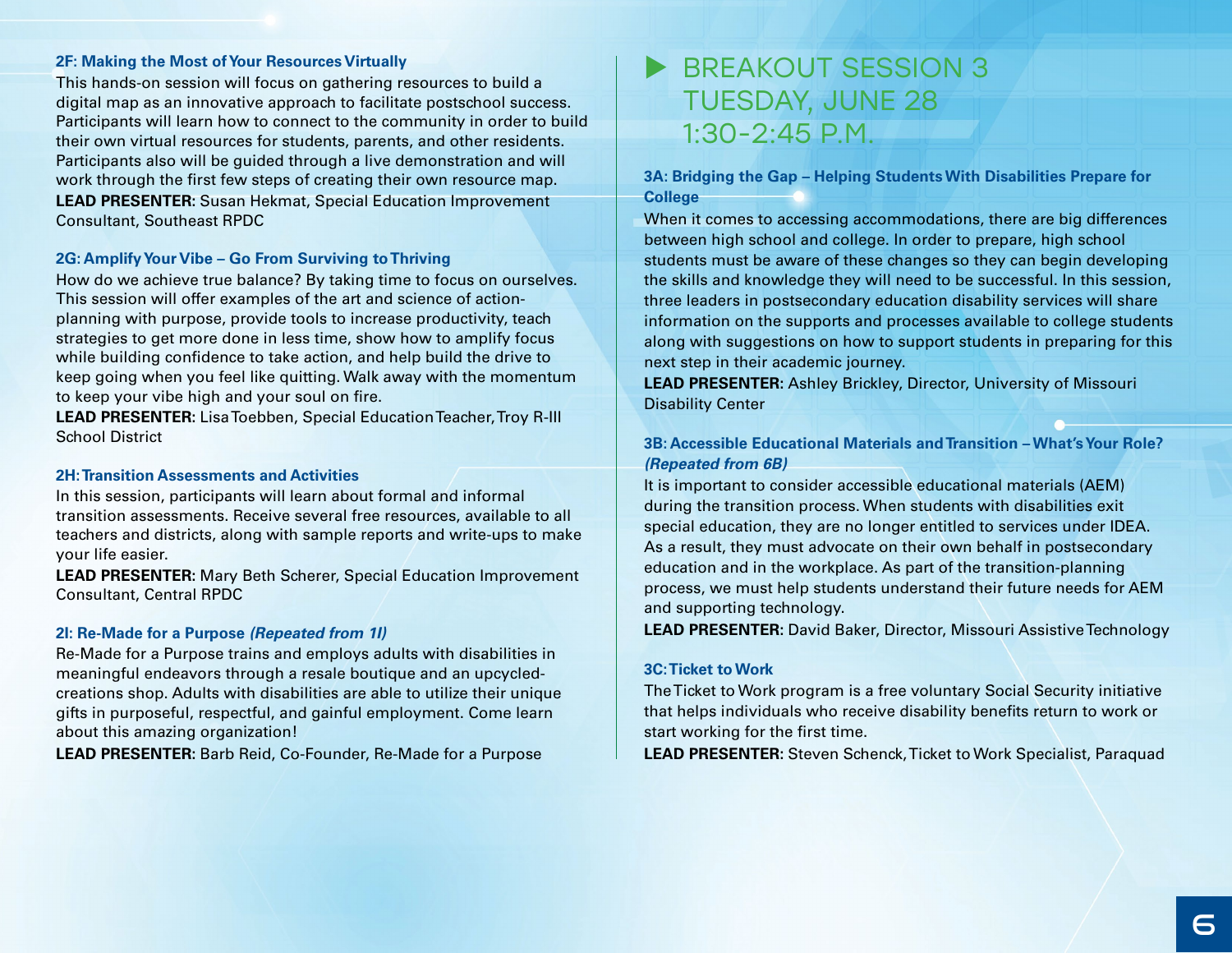#### **3D: Earning While Learning – The Value of Apprenticeships**

In this session, participants will learn about apprenticeships and pre-apprenticeships as a gateway to an expanding number of career options. Apprenticeships equal employment, and graduates of apprenticeships have a 91-percent retention rate. Come discover the different types of apprenticeships, youth-focused apprenticeships, where to find apprenticeships, and potential funding options.

**LEAD PRESENTER:** Lesa Barber, Director of Business Services, Missouri Vocational Rehabilitation

#### **3E: Using Missouri Connections for Transition Assessments**  *(Repeated from 4E)*

Missouri Connections is a comprehensive online career-development and planning program provided free to all Missouri citizens. Funded by DESE, this program supports the career-development efforts of schools, community organizations, and adult job-seeker programs. In this session, participants will explore the components used to determine students' interests, aptitudes, and capabilities for future education, employment, and community living. Educators can apply this information in IEPs to ensure positive postsecondary outcomes. **LEAD PRESENTER:** Samantha Cole, Missouri Connections State Trainer, Northwest RPDC

#### **3F: MO ABLE – Saving and Investing for Individuals With Disabilities**  *(Repeated from 4F)*

In this session, participants will learn more about MO ABLE and the benefits of opening an account. MO ABLE accounts are investment accounts available to eligible individuals with disabilities. These accounts allow individuals with disabilities to save and invest money without losing eligibility for certain public-benefits programs like Medicaid and Supplemental Security Income.

**LEAD PRESENTER:** Kim Baughman, Director of Program Administration, Missouri State Treasurer's Office

#### **3G: Exploring Decision-Making Options for Transition-Age Youths**

Come explore the options for decision-making as youths are preparing for the transition to adulthood. This session will discuss Supported Decision-Making, other alternatives to guardianship, and the 2018 changes to Missouri's guardianship state statute.

**LEAD PRESENTER:** Jane St. John, Senior Research Assistant, UMKC Institute for Human Development

#### **3H: More Than Just Food Stamps**

In this session, participants will receive a brief overview of the benefits offered by the Family Support Division along with the employment and training opportunities that accompany these benefits.

**LEAD PRESENTER:** Samantha King, Work Engagement Benefit Program Specialist, Family Support Division, Missouri Department of Social Services

#### **3I: Social-Emotional Learning – Now More Than Ever**

Education is at a pivotal point. The social-emotional needs of our students today are significant, and the work is harder than ever. Aligning all stakeholders to a meaningful purpose, while widening teacher tool belts, is the birthplace of staff resiliency. Addressing these needs of our students will provide a safe and positive learning environment and will transform the climate of our schools. In this session, participants will acquire strategies that can be used tomorrow to meet the social-emotional needs of today's students. **LEAD PRESENTER:** Rachael Wilcox, Director of Social-Emotional Learning, Washington School District

### $\blacktriangleright$  BREAKOUT SESSION 4 TUESDAY, JUNE 28  $3.00 - 4.15$  P.M.

#### **4A: Raising the Bar – Work-Ready Behavioral Expectations for Students With Significant Disabilities**

This session will explore the work of the Horizons Pre-ETS team in creating a guiding document for developing work-readiness with students with significant disability-related barriers to employment. We will examine the development of foundational work-ready behaviors, explore the need for higher expectations, discuss the approach and philosophy for doing so, and provide supplemental activities and examples for how to facilitate these expectations.

**LEAD PRESENTER:** Anna Azevedo, Pre-ETS Specialist, University of Missouri

#### **4B: Developing Vocational Skills in the Classroom and Generalizing to Successful Community Involvement and Employment**

This session will cover ways to incorporate transitional activities, including prevocational and vocational training, into your classroom's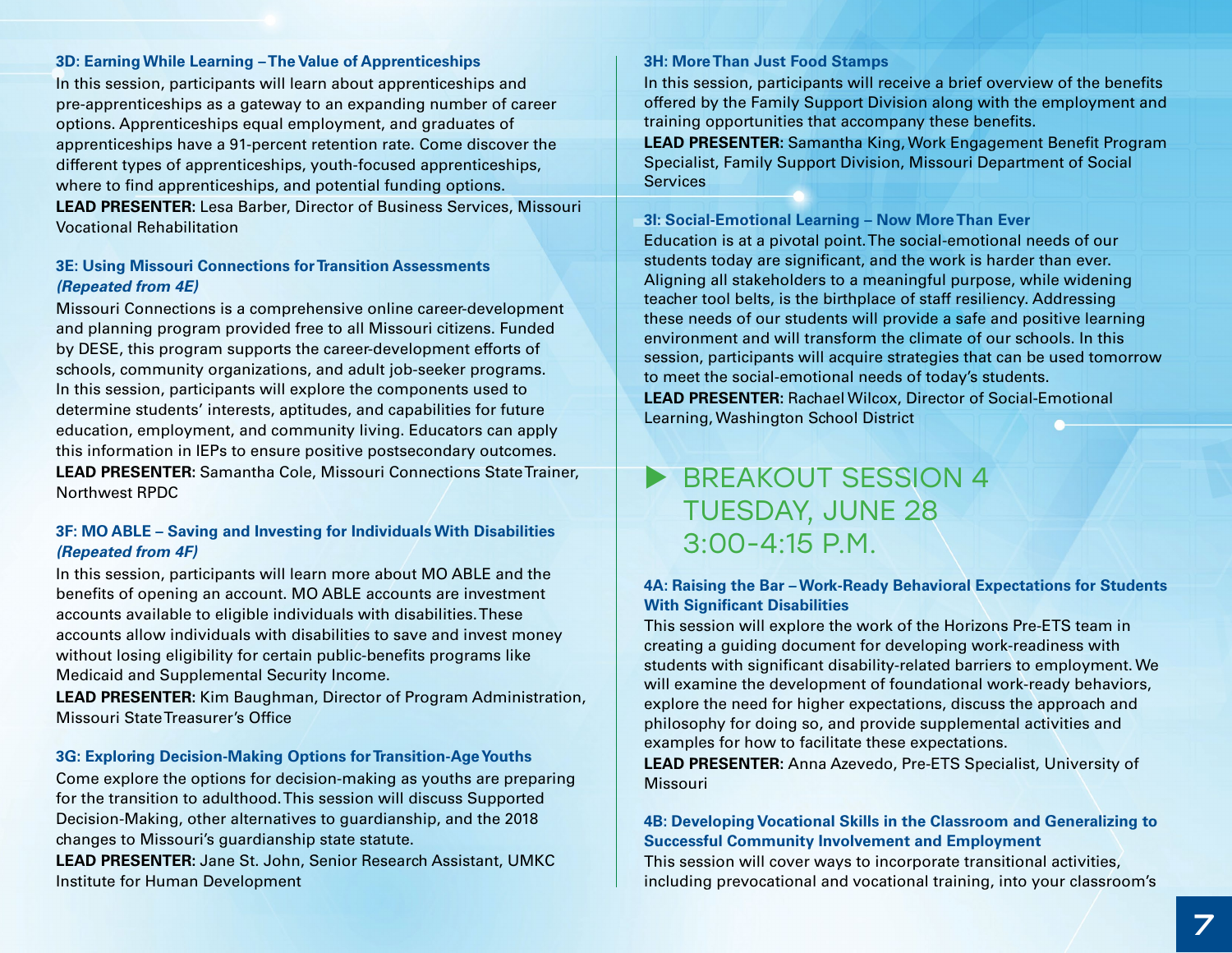daily routines. Receive hands-on examples including vocational task boxes, vocational academic tasks, school and classroom job experiences, and social skills needed for successful postsecondary employment. This session also will discuss how to transfer and generalize skills into the community through volunteer, supported, and competitive work opportunities.

**LEAD PRESENTER:** Lindsey Lovekamp, Autism Resource Specialist/ Associate Director, Project ACCESS

#### **4C: Transition Connections, Expectations, and Planning**

The Lee's Summit R-VII School District's Special Services Department has been actively engaged with the Career Education Department to focus on transition. Ideally, our expectation is that all students are general-education students first, and some might require additional support and/or specialized instruction to prepare for postsecondary transition plans. We have focused on connections with Real World Learning and with area businesses and resources that provide access to opportunities for students and families in employment, education, training, independent living, recreation, and leisure.

**LEAD PRESENTER:** Staci Mathes, Executive Director of Special Services, Lee's Summit R-VII School District

#### **4D: Positive Behavioral Interventions – Tools That Challenge the Schoolto-Prison Pipeline**

More often than not, behaviors are a form of communication. In this session, participants will learn the significance of using interventions to prevent problem behaviors before they occur, the benefits of a Functional Behavioral Assessment, and how to use simple and basic behavior-management techniques across various educational settings to reinforce positive behaviors.

**LEAD PRESENTER:** Nakatia Clay, Southeast Regional Coordinator, MPACT

#### **4E: Using Missouri Connections for Transition Assessments**  *(Repeated from 3E)*

Missouri Connections is a comprehensive online career-development and planning program provided free to all Missouri citizens. Funded by DESE, this program supports the career-development efforts of schools, community organizations, and adult job-seeker programs. In this session, participants will explore the components used to determine students' interests, aptitudes, and capabilities for future education, employment, and community living. Educators can apply

this information in IEPs to ensure positive postsecondary outcomes. **LEAD PRESENTER:** Samantha Cole, Missouri Connections State Trainer, Northwest RPDC

#### **4F: MO ABLE – Saving and Investing for Individuals With Disabilities**  *(Repeated from 3F)*

In this session, participants will learn more about MO ABLE and the benefits of opening an account. MO ABLE accounts are investment accounts available to eligible individuals with disabilities. These accounts allow individuals with disabilities to save and invest money without losing eligibility for certain public-benefits programs like Medicaid and Supplemental Security Income.

**LEAD PRESENTER:** Kim Baughman, Director of Program Administration, Missouri State Treasurer's Office

#### **4G: Using Charting the LifeCourse Tools to Provide Effective Transition Planning for K-12**

In this session, participants will learn how Charting the LifeCourse tools can be used effectively to plan transition services for K-12 students. Participants will receive various resources that can be used along the K-12 life stages and will discover how backward-design principles can be used to support students and their families.

**LEAD PRESENTER:** Jeff Schneider, Effective Practice Specialist for Transition, Special School District of St. Louis County

#### **4H: Creating and Sustaining Regional Transition Networks**

Regional transition networks (RTNs) create partnerships in the community that help to improve outcomes for youths with disabilities after high school. These local sustainable groups of like-minded people are focused on increasing access to independent living, employment options, and the continuum of resources available to improve transition outcomes. This session will discuss the foundations of establishing a new RTN and will help stakeholders understand the functional aspects to creating and sustaining these unique networks.

**LEAD PRESENTER:** Sally Knox, Program Coordinator, MPACT

#### **4I: Transitioning From Pediatrics to Adult Health Care**

Fewer than 30 years ago, many children with developmental disabilities and special health-care needs were not expected to live to adulthood. Thanks to recent medical advances, this has changed. However, the medical system that serves adults is not yet well-versed in pediatric conditions. This makes the medical transition from pediatric to adult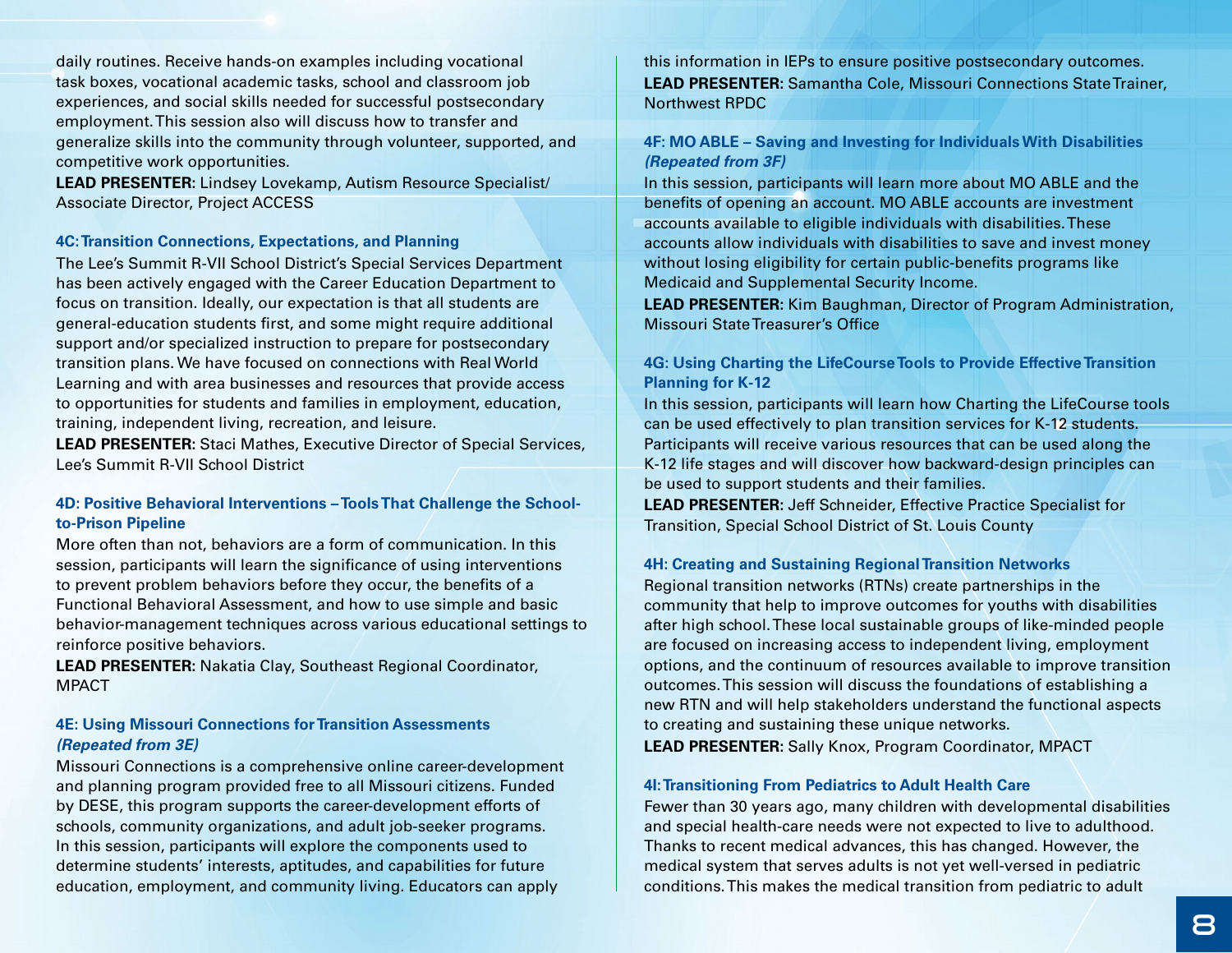health-care systems extremely important. This session will discuss planning for the future, organizing documents and medical history, and addressing guardianship issues. Participants will receive information and products to help ease this transition.

**LEAD PRESENTER:** George Gotto, Director, UMKC Institute for Human Development

## **BREAKOUT SESSION 5** WEDNESDAY, JUNE 29  $8.00 - 9.15$  A.M.

**5A: The Missouri Youth Leadership Forum and Postsecondary Transition** The Missouri Youth Leadership Forum is one of many programs that aim to help transition-age youths learn about self-advocacy, leadership, and resources that are available during postsecondary transition. During this session, participants will learn about the Missouri Youth Leadership Forum and will hear from youths who have gone through the program. These young adults will share their postsecondary transition stories, provide details on which supports helped them along the way, and suggest what might have made their transitions smoother. **LEAD PRESENTER:** Rachel Rackers, Senior Program Specialist, Governor's Council on Disability

#### **5B: Preparing Students for the Future – VR Pre-ETS Services**

Join this session to learn about Missouri Vocational Rehabilitation's Pre-ETS services and how they can help students prepare for the future. These services include the VR Summer Work Experience Program, the Centers for Independent Living Summer Experience, the Missouri Youth Leadership Forum, Dream Big, the Virtual Leadership Summit, the Leadership Development Program for Deaf/Hard of Hearing, peer mentoring, Wonderland Camp, and the University of Missouri's Pre-ETS services.

**LEAD PRESENTER:** Amy Siekerman, Assistant Director of Transition and Section 511 Services, Missouri Vocational Rehabilitation

#### **5C: Assistive Technology and Transition – Are You Prepared?**

Of the many elements that go into a transition plan, assistive technology (AT) is often overlooked. The AT that students with disabilities use in high school often does not go with them to work or college, and AT needs often change in the postsecondary and employment settings.

Helping students anticipate and understand what their AT needs will be after high school is a priority that should receive greater attention and emphasis in transition planning.

**LEAD PRESENTER:** David Baker, Director, Missouri Assistive Technology

#### **5D: Sheltered Workshops**

Sheltered workshops provide a controlled, safe, and highly supervised work environment designed for enabling individuals with disabilities to progress toward normal living. These programs also work to develop their employees' capacity, performance, and relationships with other individuals.

**LEAD PRESENTER:** Dan Gier, Director of Sheltered Workshops, DESE

#### **5E: Creating a Districtwide Transition Program**

This session will describe several districtwide initiatives from one of the largest school districts in Missouri. These initiatives include transition internship classes, a community-based vocational transition program, parent-education events, ongoing collaboration with outside agencies, and professional development for teachers that takes place throughout the year.

**LEAD PRESENTER:** Krista Robbins, Transitions Coordinator, Springfield R-XII School District

#### **5F: MO HealthNet Benefits**

This session will provide an overview of the MO HealthNet Division. Come learn what types of coverage are available to Missouri residents through this program.

**LEAD PRESENTER:** Amanda Fahrendorf, Constituent Education Representative for MO HealthNet, Missouri Department of Social Services

#### **5G: No Wrong Way – A Discussion With Current Regional Transition Networks**

Regional transition networks provide parents, teachers, and service providers a framework to empower youths with disabilities to be strong self-advocates with the necessary skills to achieve their goals. These localized networks work with students and young adults to identify and understand their needs and to offer support, training, and information to help them make connections for vocational, independent-living, and employment needs. This session will discuss how these groups work to ensure successful transitions based on each student's individual needs. **LEAD PRESENTER:** Lisa Bowles, Regional Coordinator, MPACT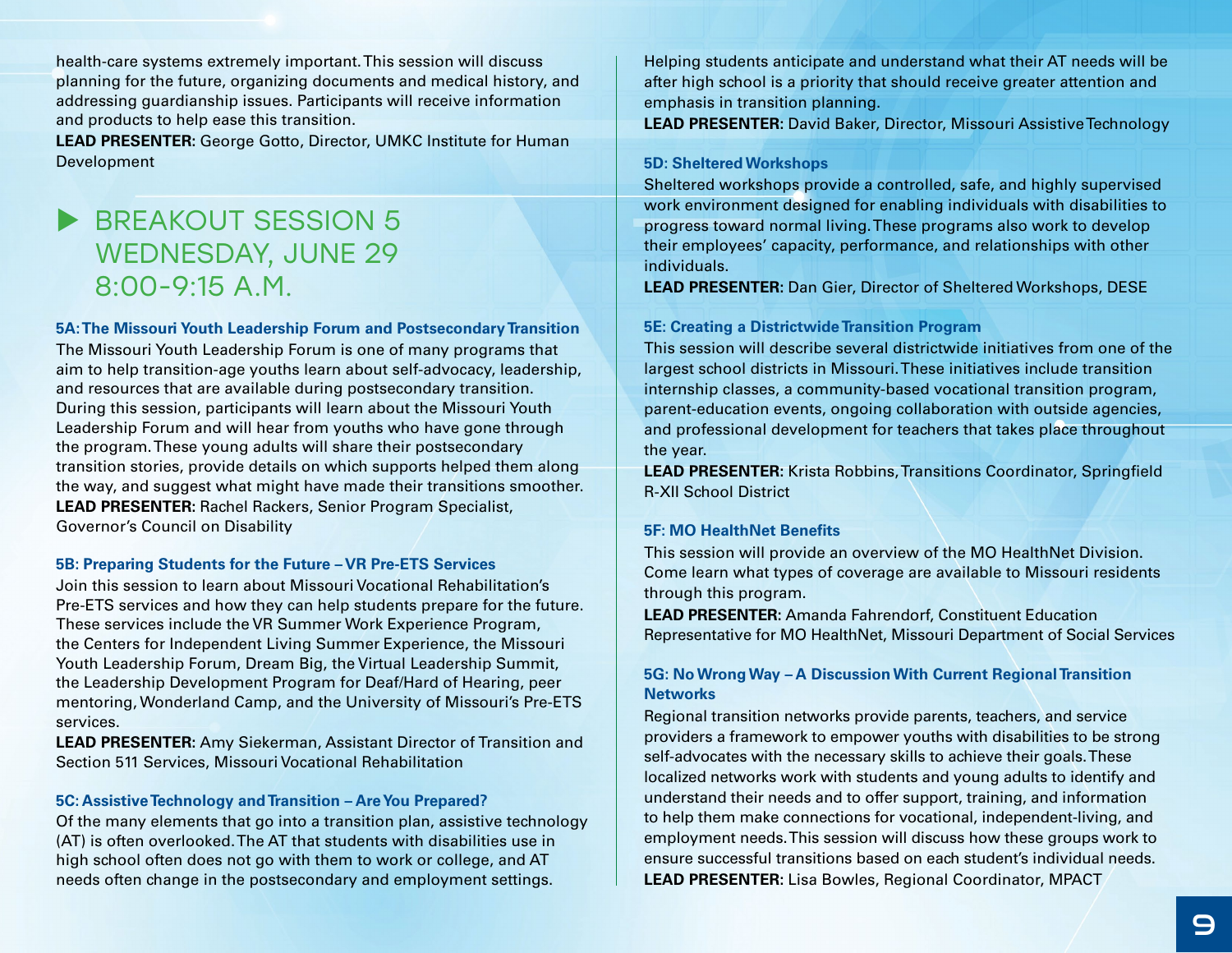#### **5H: Language Matters** *(Repeated from 6H)*

Our language can influence whether people view substance-use disorder as a moral issue that requires punishment rather than needing treatment like any other medical condition. Research conducted by recovery scientists proves that the language we use can increase stigma, which already acts as a major barrier to accessing care, and can negatively influence the care that people receive. In this session, participants will look at changing the language we use in order to support individuals instead of reinforcing unhealthy stereotypes. **LEAD PRESENTER:** David Stoecker, Substance Use, Prevention and Recovery State Advisory Council, Missouri Department of Mental Health

#### **5I: Vocational Skills-Development Programs – Building a Model for Success**

During this session, participants will learn how to develop and implement a vocational skills-development program that produces successful outcomes. Come learn how the model used at Boone County Family Resources on the Life & Work Connections team has evolved over the years to better replicate community employment. Participants also will discover ways to make accommodations and to measure skill acquisition. **LEAD PRESENTER:** Renee Carter, Program Manager, Boone County Family Resources

## BREAKOUT SESSION 6 WEDNESDAY, JUNE 29  $9:30-10:45$  A.M.

#### **6A: How to Develop a Successful Summer Work Experience**

The VR Summer Work Experience program is a work-based learning opportunity in a competitive integrated setting for students with disabilities. This program is provided in collaboration with approved community rehabilitation programs. In this session, participants will learn about eligibility criteria for the program, examples of work sites, how to refer students, and the step-by-step process once a student has been referred.

**LEAD PRESENTER:** Lisa Warner, Pre-ETS Specialist, University of Missouri

#### **6B: Accessible Educational Materials and Transition – What's Your Role?**  *(Repeated from 3B)*

It is important to consider accessible educational materials (AEM) during the transition process. When students with disabilities exit special education, they are no longer entitled to services under IDEA. As a result, they must advocate on their own behalf in postsecondary education and in the workplace. As part of the transition-planning process, we must help students understand their future needs for AEM and supporting technology.

**LEAD PRESENTER:** David Baker, Director, Missouri Assistive Technology

#### **6C: Developing Work-Experience Opportunities**

This session will focus on the development of appropriate on-site and off-site work experience opportunities that benefit both students and their school districts as well.

**LEAD PRESENTER:** WaWanna Nehrkorn, Special Education Process Coordinator, Twin Rivers R-X School District

#### **6D: Promoting Inclusion – A Culturally Responsive Tool Kit**

Cultural responsiveness, cultural competency, cultural sensitivity – there are a lot of terms used to describe the practice of acknowledging and responding to different backgrounds, worldviews, and lived realities. As professionals working with youths and young adults, we know that addressing the entire identity of young people is critical to earning their trust and providing the most competent care. In this session, participants will learn about a tool kit and an implementation guide that can help us enhance our practices and policies so we can become more culturally responsive to the youths that we serve.

**LEAD PRESENTER:** Britt Grindstaff, Youth and Young Adult Coordinator, Behavioral Health Network of Greater St. Louis

#### **6E: 988 – Building the Ideal Crisis System of Care**

In July 2020, the Federal Communications Commission designated 988 as the new three-digit crisis number for the National Suicide Prevention Lifeline. By July 2022, all telecommunications companies will have to make the necessary changes and be ready to activate 988. 988 will transform our current crisis system of care nationwide, and Missouri is actively preparing its system to align and provide the most evidencebased practices for a comprehensive continuum of care.